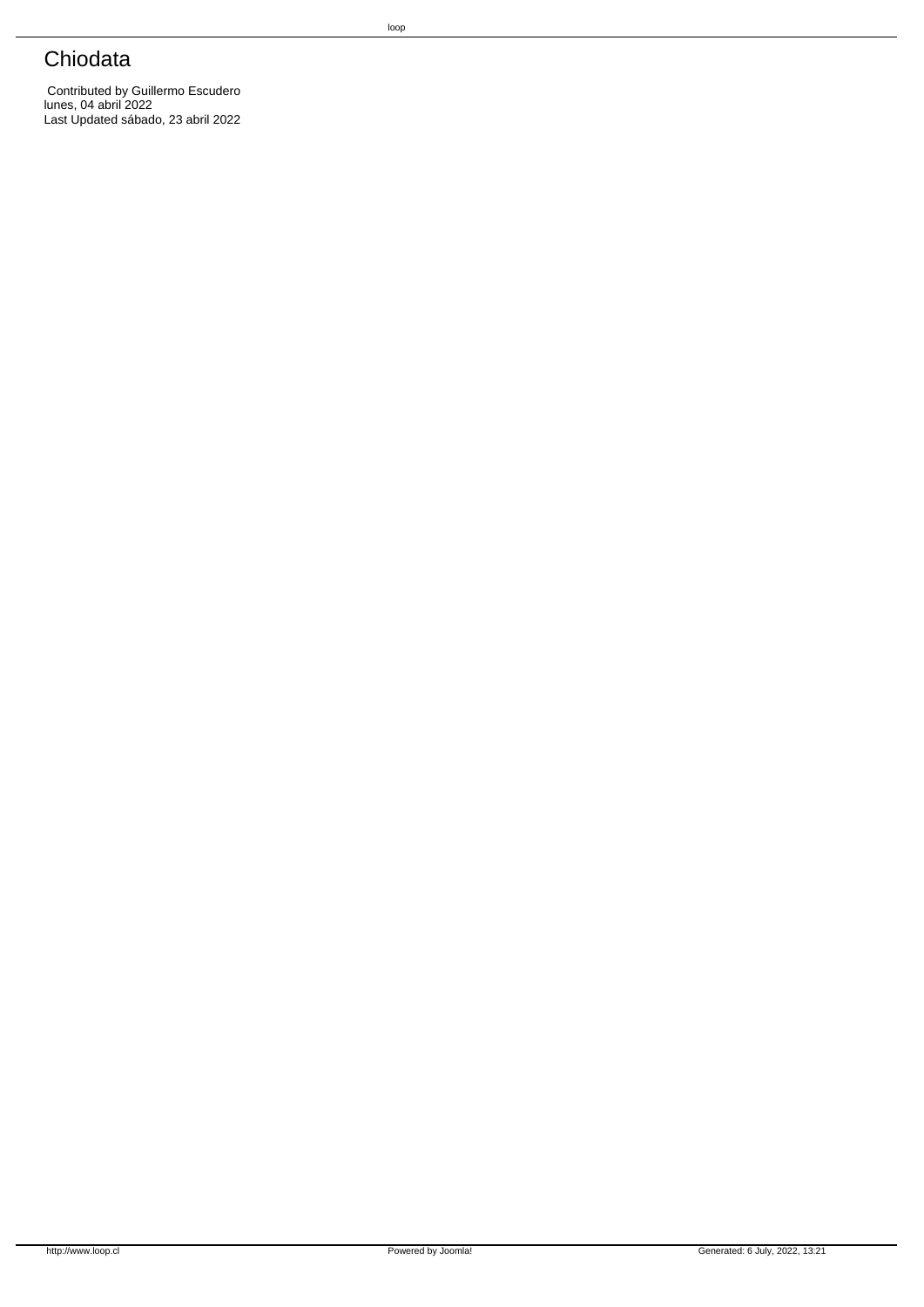loop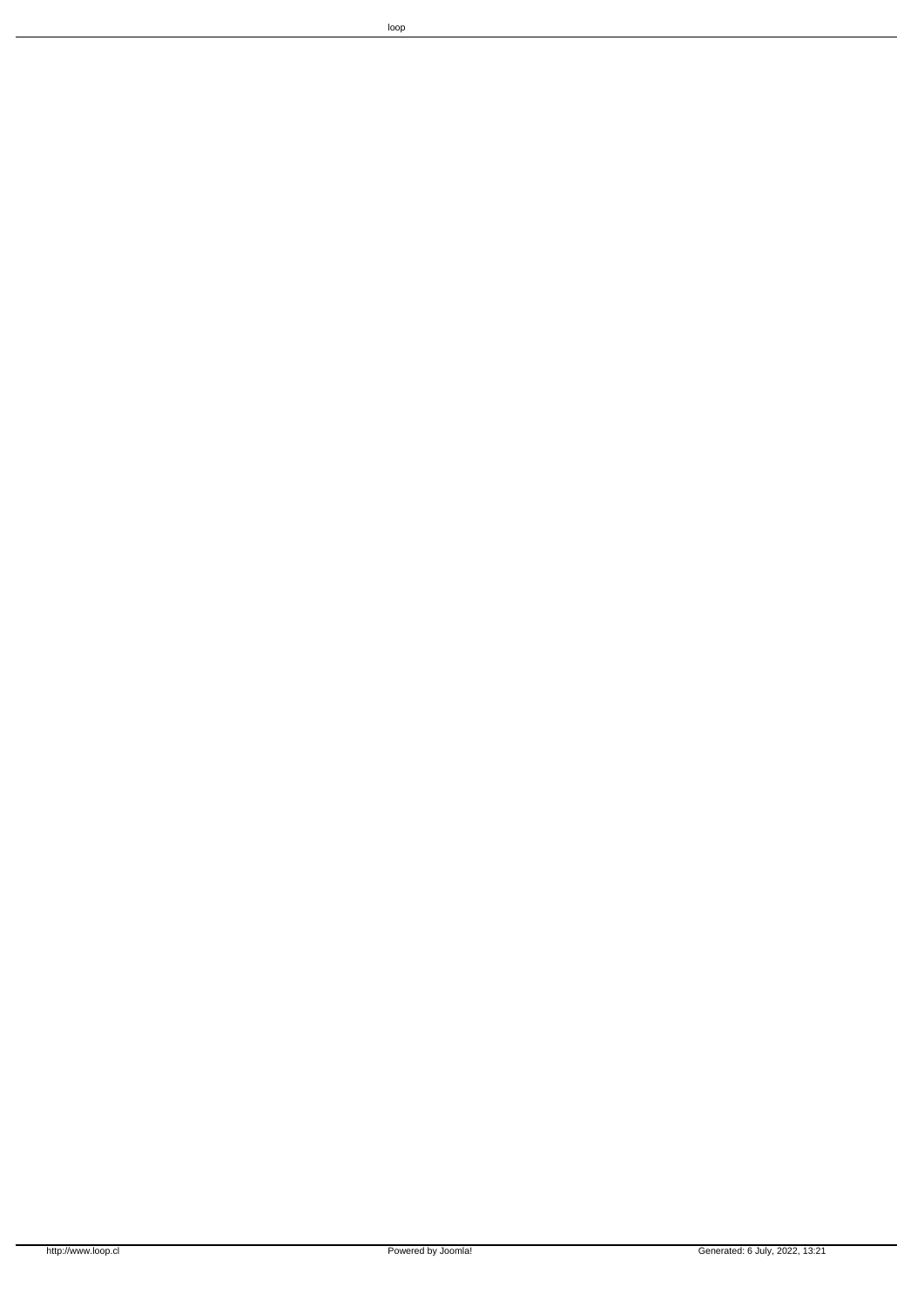El explorador sonoro chileno Claudio Cisterna aka Chiodata que comenzó a incursionar en la música electrónica experimental a principios de 2000, ha publicado 14 discos en solitario y colaboraciones con artistas chilenos como Danieto. También trabajó bajo el seudónimo de Flipper.

loop

A raíz de su último disco " Lucestas " publicado el 18 de diciembre 2021 por el sello japonés Umé Records con sede en Tokio, especializado en música ambient y que edita en formato de cassette, se realiza esta entrevista.

 https://umerecords.bandcamp.com/album/lucestas,

 https://www.discogs.com/search/?q=chiodata&type=all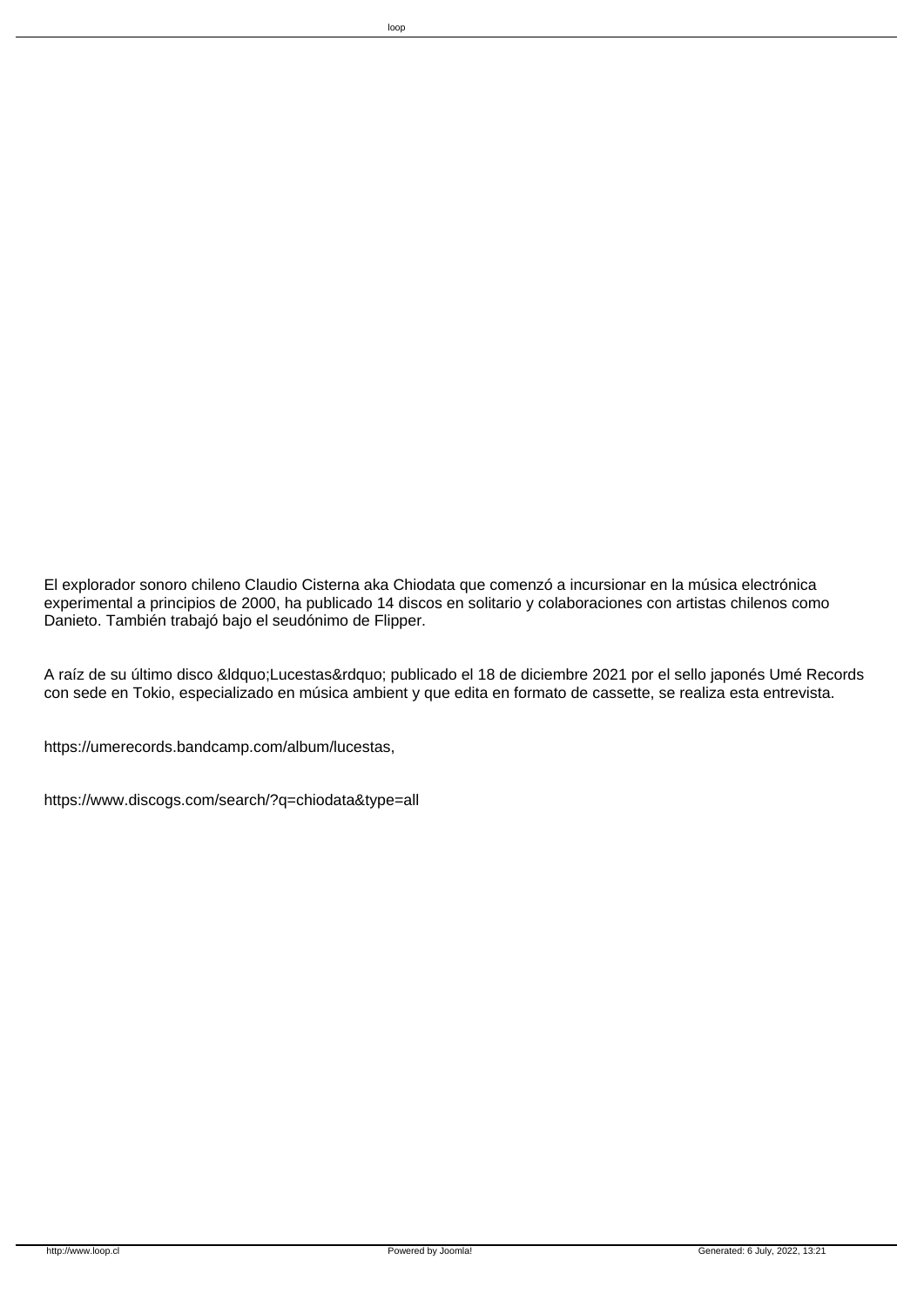The Chilean sound explorer Claudio Cisterna aka Chiodata who began to venture into experimental electronic music in the early 2000s, has released 14 solo albums and collaborations with Chilean artists such as Danieto. He also worked under the pseudonym Flipper.

 As a result of his latest album "Lucestas" published on December 18, 2021 by the Japanese label Umé Records based in Tokyo, specialized in ambient music and which publishes in cassette format, this interview is carried out.

 https://umerecords.bandcamp.com/album/lucestas,

 https://www.discogs.com/search/?q=chiodata&type=all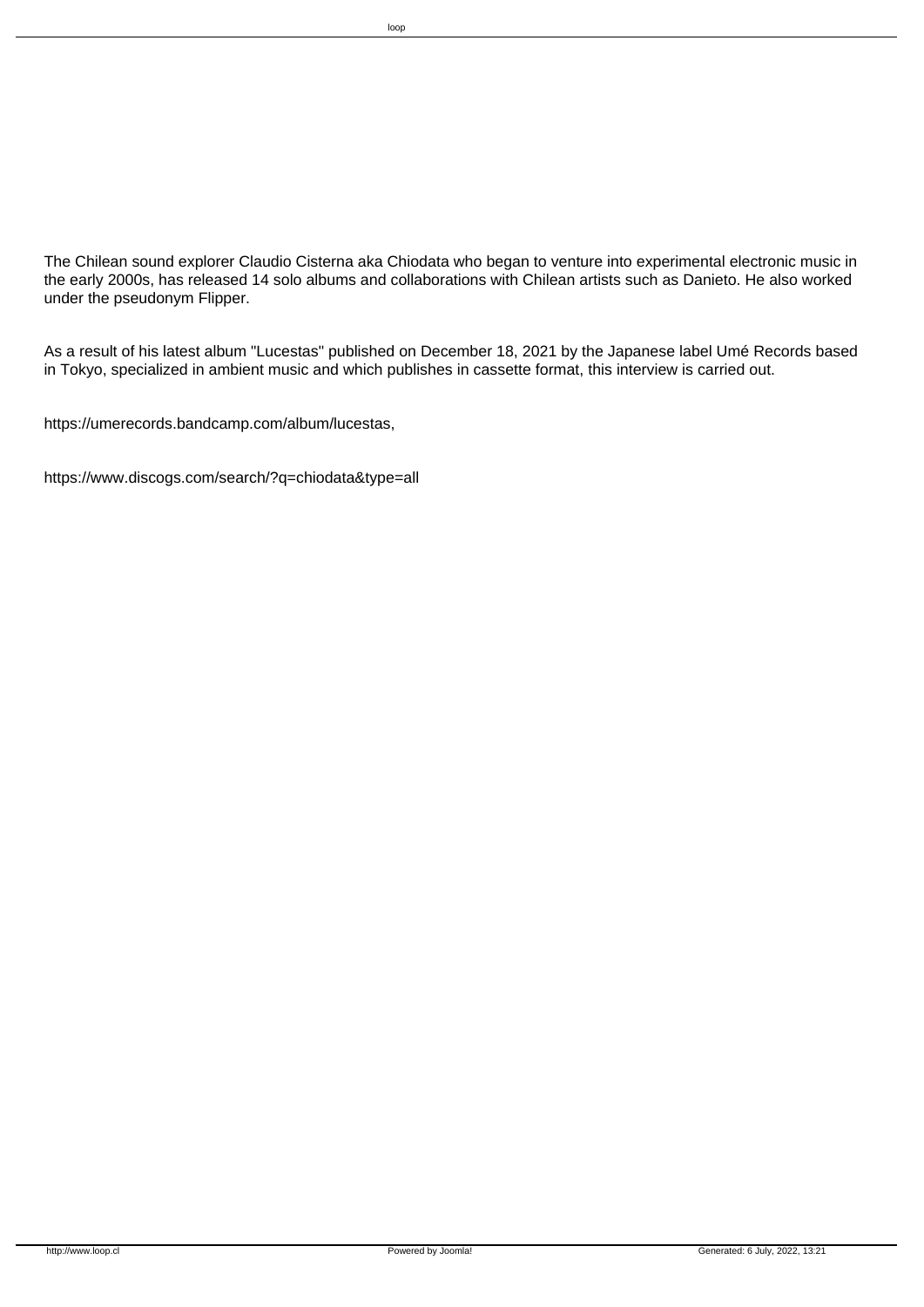¿Cómo ha sido tu experiencia en algo más de 18 años de estar produciendo tu música y con catorce discos a tu haber?

 "En realidad, lo que más me llamó la atención al principio fueron las máquinas de ritmos, pero lo que me cautivó mucho más fue programar un sintetizador y luego componer en algún editor o escribir dentro de un secuenciador utilizando los patches favoritos. Es lo que vengo haciendo desde hace unos años. Además, yo creo que junto a otros amigos hemos aprendido durante este tiempo, compartido el amor por la música, hemos tocado en vivo, en fin. En mi caso particular podría añadir que ha sido un trabajo bastante difícil frente a otras responsabilidades, pero al final pienso que ha sido satisfactorio".

 ¿Cómo describirías lo que estás haciendo como Chiodata?

 "Antes lo describía como "Ambient Barroco", una definición personal. Ahora bien, técnicamente son dos o más patches que avanzan sobre una línea temporal; es cómo tocar en paralelo lo mismo, pero con distintos sintetizadores, pasando por varias escenas en cada tema y donde siempre hay un componente melódico y emocional por sobre lo abstracto. Aparte de esto, me gusta que pueda ser utilizado para la meditación o para pasar un momento de descanso sin hacer nada".

 Cuéntanos acerca del sello japonés Umé Records que editó en diciembre de 2021 tu último disco "Lucestas" como Chiodata.

 Umé Records es un sello que opera en Tokio por Zefan Sramek (aka Precipitation), saca ediciones limitadas en cassette sobre todo de música ambient. Ha sido un honor para mí que & squo: Lucestas& rsquo: sea editado por este sello y forme parte de su catálogo. Zefan es quien ha venido también haciendo los diseños en colaboración con los músicos que aportan algunas fotografías. Por su parte, un colega habitual, Jared Carrigan, masteriza la mayor parte de los discos, también saca música bajo el alías V. Kristoff y además trabaja en Jungle Gym Records, un excelente sello con un hermoso catálogo".

 ¿Cuál fue(ron) la(s) fuente(s) de inspiración para la realización de "Lucestas"?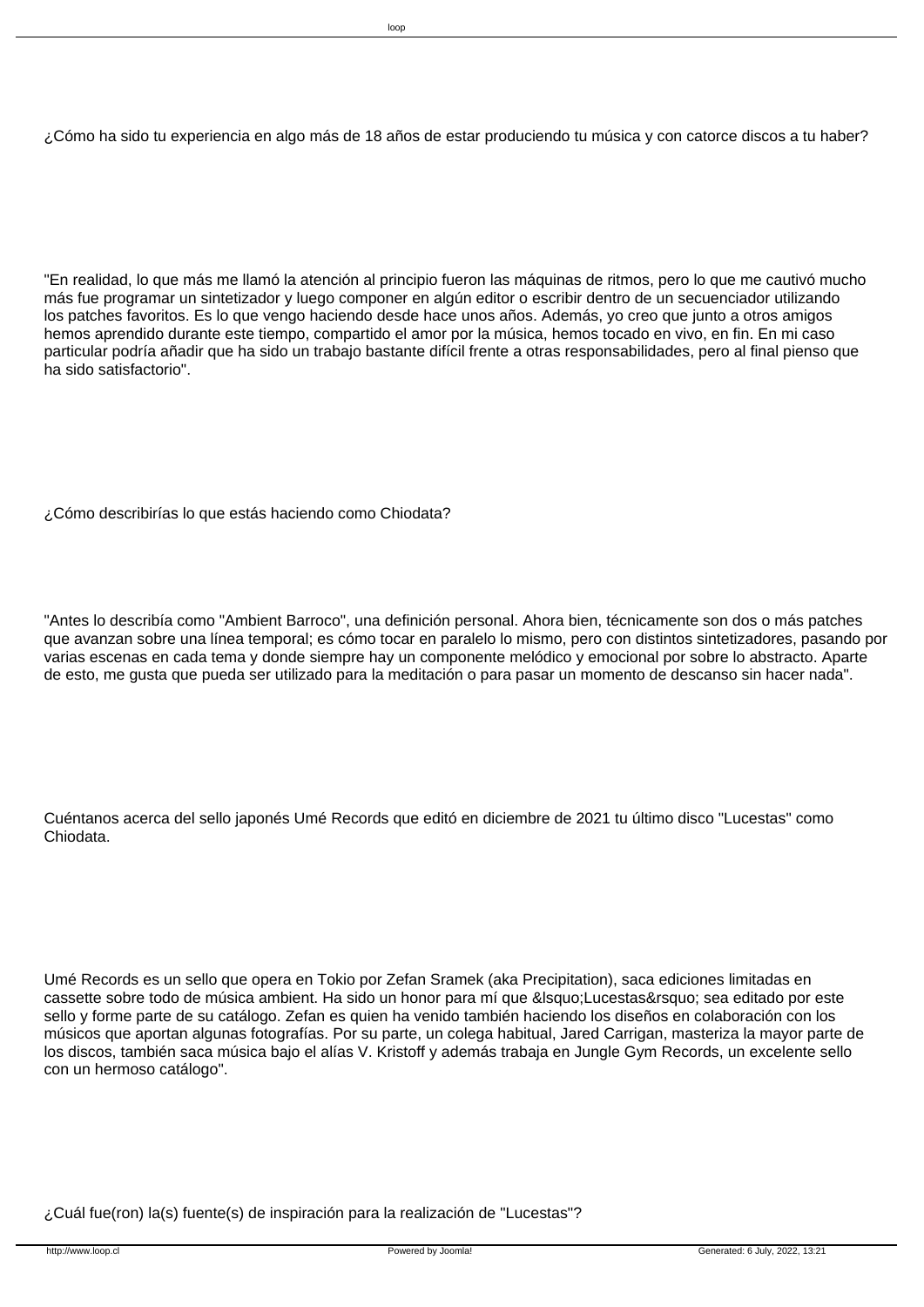"Estuve probando algunos sintetizadores, programando y guardando los patches que más me gustaban y luego quise probar algo que me había llamado la atención con anterioridad y que en teoría representaba nuevas posibilidades: El uso de un arpegiador con LFO. Fue con esta herramienta que estuve experimentando y controlando y definiendo sobre todo la parte melódica y lo interesante fue modular en tiempo real algunos parámetros como la velocidad y el rango de octavas del arpegiador. Esta característica quizás es rara o al menos novedosa para mí. Iban saliendo cosas que me gustaron mucho y fui capturando muy rápido todo el material utilizado en cada tema. En definitiva, el disco recoge esta experiencia junto a una forma particular de trabajar con Midi. Hay algo sutil y matemático en el proceso que despertó una gran motivación en mí y estas ideas me gustaría desarrollarlas más. Todo esto ocurrió en el año 2019".

 ¿Cómo te ha tratado la pandemia en tu creación musical?

 "Ha sido una época muy compleja, igual estuve haciendo varios temas y probando algunos equipos nuevos, pero me di cuenta de que cuando hay estrés y ansiedad hay daño en la audición. Temporalmente al menos. Es como cuando uno está agotado y ansioso por alguna razón y todo suena estridente, principalmente los equipos electrónicos, así que tuve que hacerme chequeos y en el intertanto acumulé muchos archivos que suenan mal. Sin embargo, tengo mucho interés en continuar lo que comencé en este periodo".

 Me parece que la escena de música electrónica experimental goza de buena salud en Chile. ¿Cuál es tu opinión al respecto?

 "Me he dado cuenta de que hay muchas personas haciendo música y abarcando varios estilos y espero que se siga viviendo de esta manera. Igual la pandemia afectó mucho juntarse para tocar o escuchar música. Sería muy bonito que las cosas empiecen a desarrollarse mejor y que se editen muchos discos nuevos".

¿Tienes algún proyecto en el futuro cercano?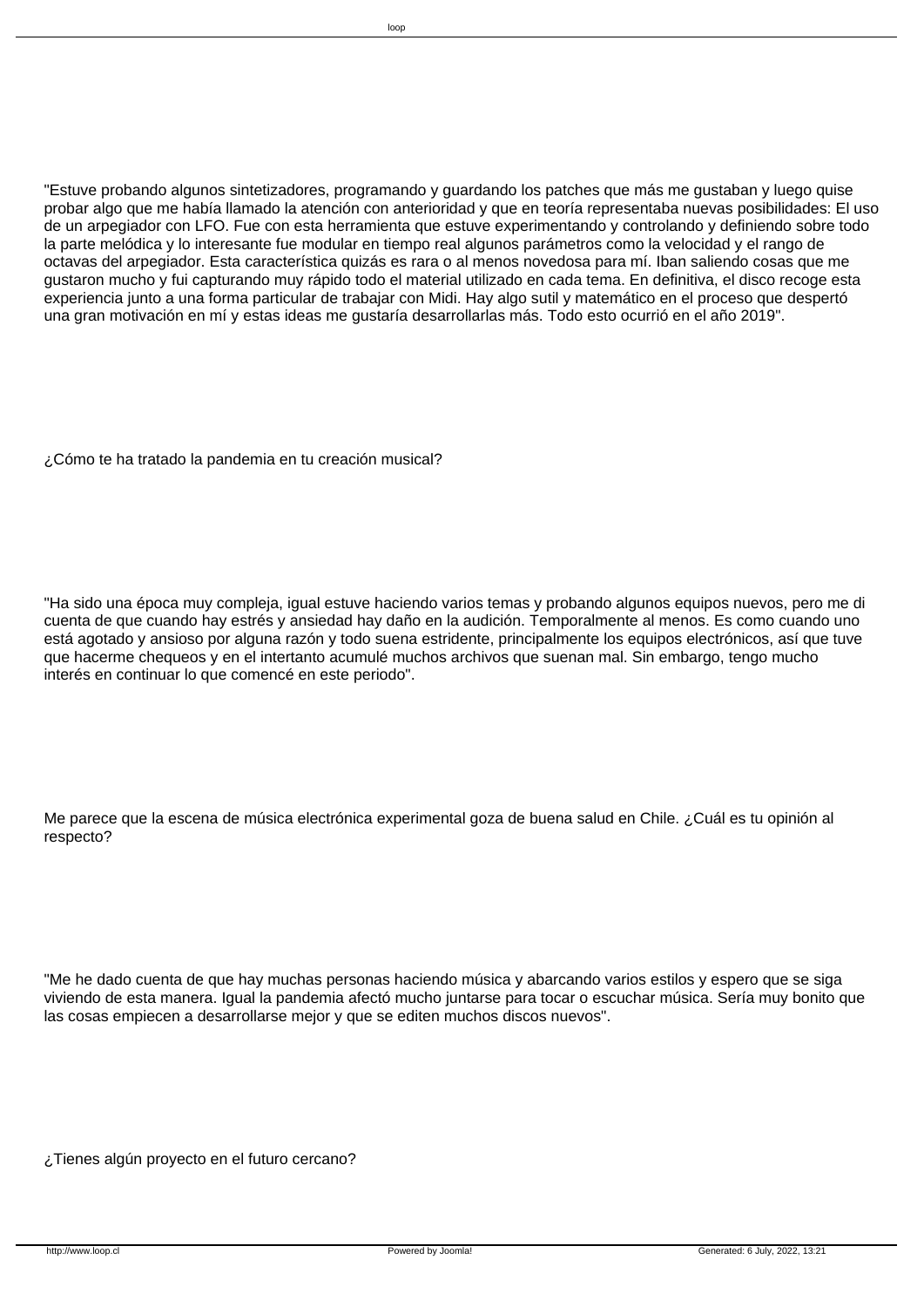"Tengo varios temas hechos este año para un nuevo álbum y además con un amigo, Rodrigo Arriagada, queremos hacer algunos temas en conjunto. Aparte de todo esto tengo una motivación muy grande por continuar con este trabajo".

 Guillermo Escudero

 Abril 2022

 How has your experience been in just over 18 years of producing music and with fourteen albums under your belt?

 "Actually, the thing that caught my attention at first was the drum machines, but what really caught my attention was programming a synthesizer and then composing in some editor or writing inside a sequencer using your favorite patches. It's what I've been doing for the last few years. Also, I think that together with other friends we have learned during this time, shared the love for music, we have played live and so on. In my particular case, I could add that it has been quite a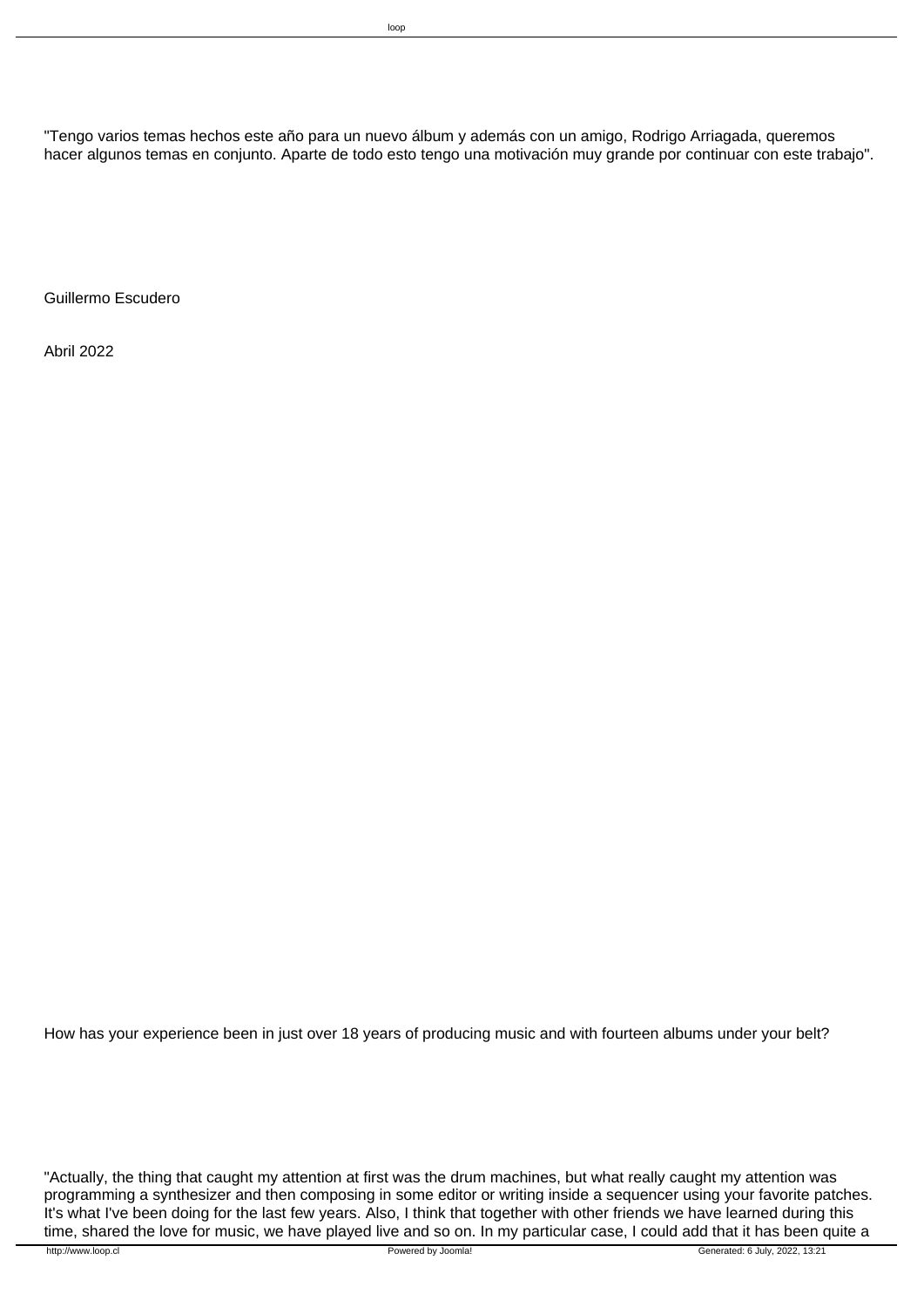difficult job compared to other responsibilities, but in the end I think it has been satisfactory."

 How would you describe what you are doing as a Chiodata?

"I used to describe it as &Isquo;Baroque Ambient', a personal definition. Now, technically it's two or more patches moving forward on a timeline; it's like playing the same thing in parallel, but with different synths, going through several scenes in each track and there is always a melodic and emotional component over the abstract. Apart from this, I like that it can be used for meditation or to spend a moment of rest doing nothing. & rdguo:

 Tell us about the Japanese label Umé Records that released your latest album "Lucestas" as Chiodata in December 2021.

 "Umé Records is a label run by Zefan Sramek (aka Precipitation) in Tokyo, publishing limited cassettes editions mainly focused in ambient music. It has been an honor for me that & Isquo: Lucestas& rsquo: was released by this imprint and to be part of the catalogue. Zefan is the one who has also been making the designs in collaboration with the musicians who provide some photographs. For his part, a regular colleague, Jared Carrigan, masters most of the records, also puts out music under the alias V. Kristoff and also works at Jungle Gym Records, an excellent label with a beautiful catalog."

 What were the source(s) of inspiration for the making of "Lucestas"?

 "I was trying some synthesizers, programming and saving the patches that I liked the most and then I wanted to try something that had caught my attention before and that in theory represented new possibilities: The use of an arpeggiator with LFO. It was with this tool that I was experimenting and controlling and defining above all the melodic part, and what was interesting was modulating in real time some parameters such as the speed and the octave range of the arpeggiator. This feature is perhaps rare or at least new to me. Things were coming out that I liked a lot and I was capturing very quickly all the material used in each song. In short, the album collects this experience together with a particular way of working with Midi. There is something subtle and mathematical in the process that aroused great motivation in me and these ideas inspired me. I would like to develop them further. This all happened in 2019."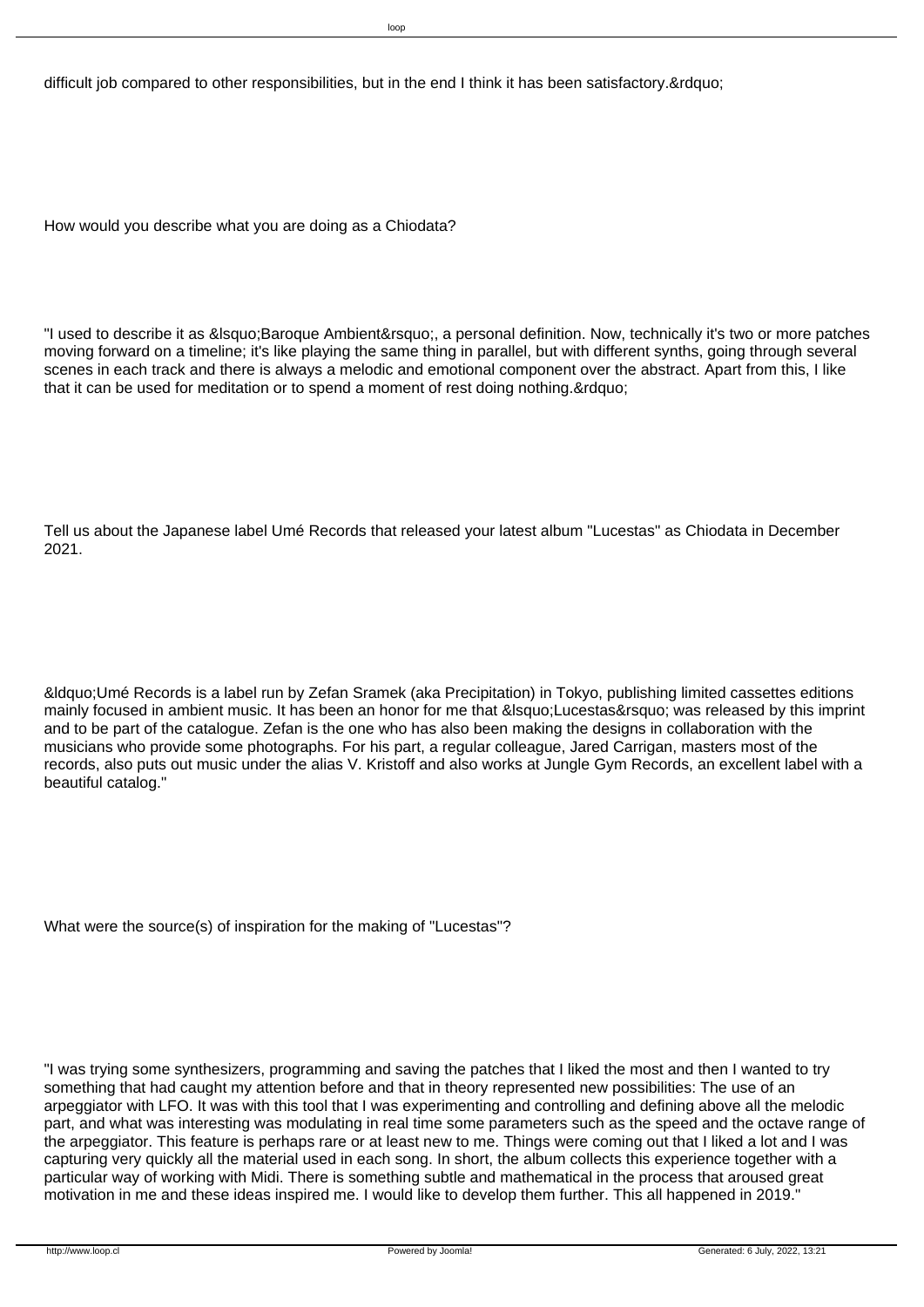How has the pandemic treated you in your musical creation?

 "It has been a very complex time, I was still doing various songs and trying out some new equipment, but I realized that when there is stress and anxiety there is damage to hearing. Temporarily at least. It is like when one is exhausted and anxious about something right and everything sounds garish, mainly the electronic equipment, so I had to get check-ups and in the meantime I have amassed a lot of files that sound badly. However, I am very interested in continuing what I started in this period".

It seems to me that the experimental electronic music scene is in good health in Chile. What is your opinion?

 "I have realized that there are many people making music and covering various styles and I hope that people continue to live this way. The Pandemic has also affected a lot getting together to play or listen to music. It would be very nice if things start to develop better and that many new albums could be release.&rdguo:

 Do you have any projects in the near future?

 "I have several songs done this year for a new album and also with a friend, Rodrigo Arriagada, we want to do some songs together. Apart from all this, I have a great motivation to continue with this work. & requision

 Guillermo Escudero